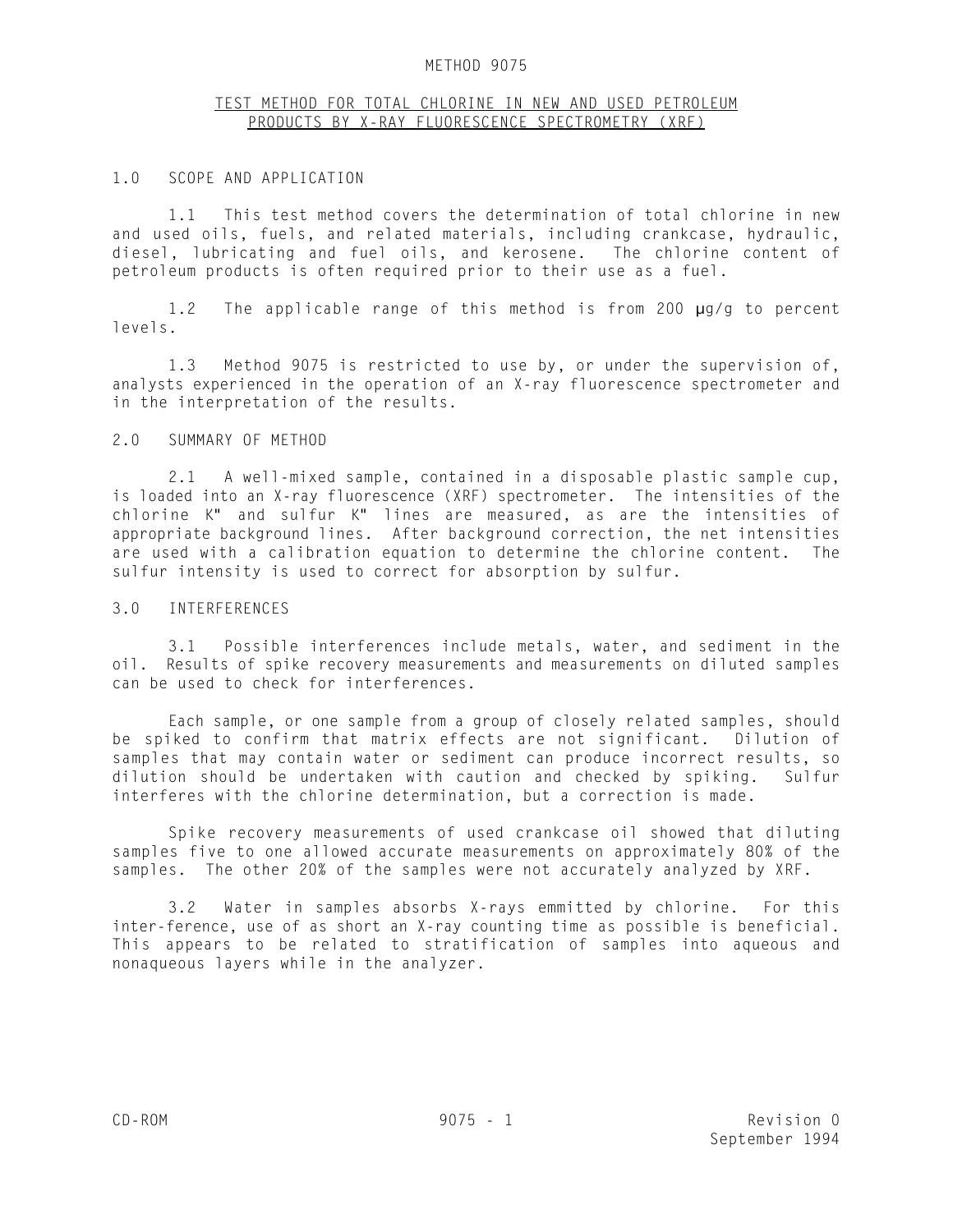Although a correction for water may be possible, none is currently available. In general, the presence of any free water as a separate phase or a water content greater than 25% will reduce the chlorine signal by 50 to 90%. See Sec. 6.4.

#### 4.0 APPARATUS AND MATERIALS

4.1 XRF spectrometer, either energy dispersive or wavelength dispersive. The instrument must be able to accurately resolve and measure the intensity of the chlorine and sulfur lines with acceptable precision.

4.2 Disposable sample cups with suitable plastic film such as Mylar<sup>®</sup>.

5.0 REAGENTS

5.1 Purity of reagents. Reagent-grade chemicals shall be used in all tests. Unless otherwise indicated, it is intended that all reagents shall conform to the specifications of the Committee on Analytical Reagents of the American Chemical Society, where such specifications are available. Other grades may be used, provided it is first ascertained that the reagent is of sufficiently high purity to permit its use without lessening the accuracy of the determination.

5.2 Mineral oil, mineral spirits or paraffin oil (sulfur- and chlorinefree), for preparing standards and dilutions.

5.3 1-Chlorodecane (Aldrich Chemical Co.), 20.1% chlorine, or similar chlorine compound.

5.4 Di-n-butyl sulfide (Aldrich Chemical Co.), 21.9% sulfur by weight.

5.5 Quality control standards such as the standard reference materials NBS 1620, 1621, 1622, 1623, and 1624 for sulfur in oil standards; and NBS 1818 for chlorine in oil standards.

6.0 SAMPLE COLLECTION, PRESERVATION, AND HANDLING

6.1 All samples must be collected using a sampling plan that addresses the considerations discussed in Chapter Nine.

6.2 The collected sample should be kept headspace free prior to preparation and analysis to minimize volatilization losses of organic halogens. Because waste oils may contain toxic and/or carcinogenic substances, appropriate field and laboratory safety procedures should be followed.

6.3 Laboratory sampling of the sample should be performed on a well-mixed sample of oil. The mixing should be kept to a minimum and carried out as nearly headspace free as possible to minimize volatilization losses of organic halogens.

6.4 Free water, as a separate phase, should be removed and cannot be analyzed by this method.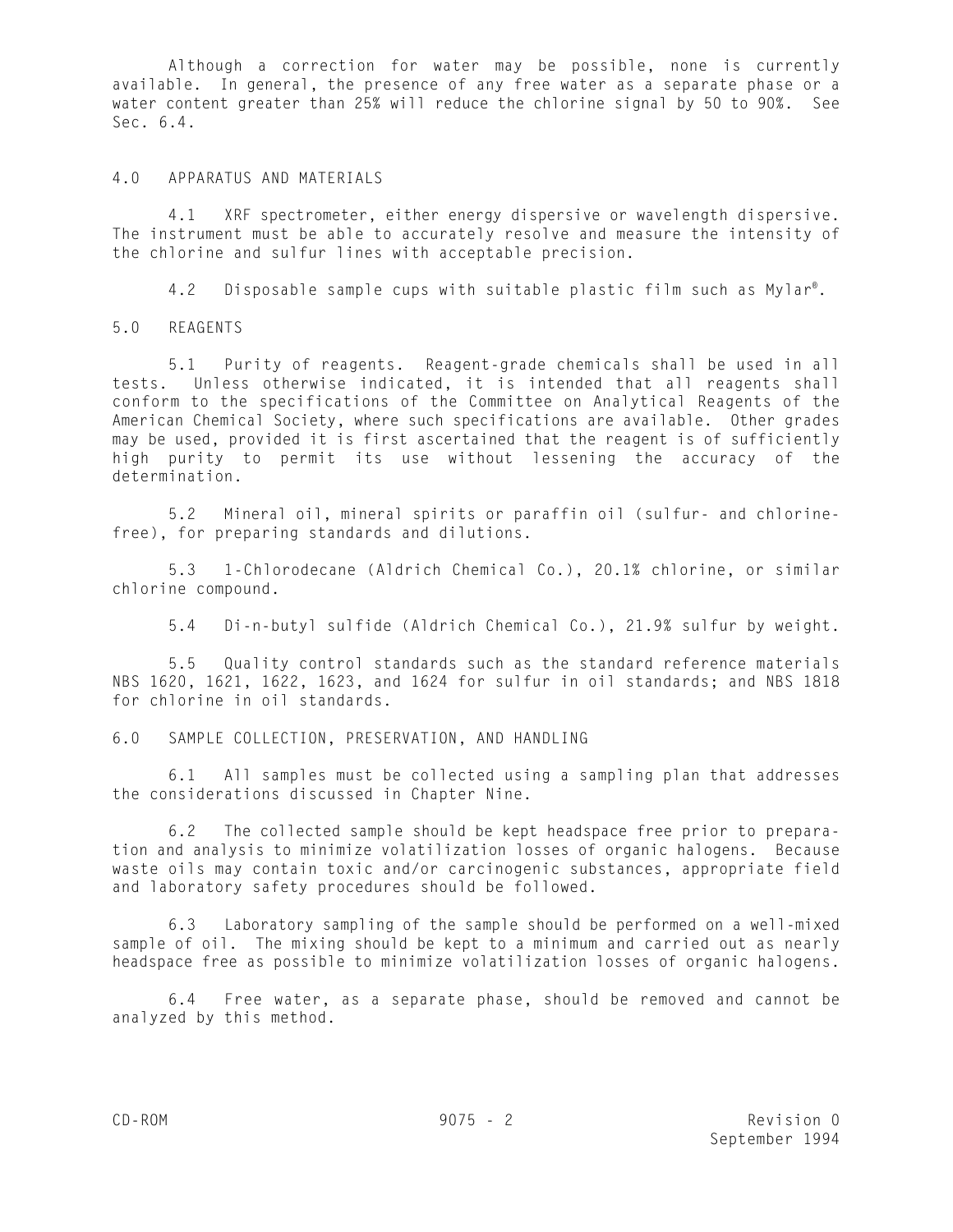#### 7.0 PROCEDURE

7.1 Calibration and standardization.

7.1.1 Prepare primary calibration standards by diluting the chlorodecane and n-butyl sulfide with mineral spirits or similar material.

7.1.2 Prepare working calibration standards that contain sulfur, chlorine, or both according to the following table:

 $C1: 500, 1,000, 2,000, 4,000,$  and  $6,000 \mu g/g$ S: 0.5, 1.0, and 1.5% sulfur

|  | 1. $0.5\%$ S, 1,000 $\mu$ g/g Cl |  |  | 5. 1.0% S, 6,000 $\mu$ g/g C1    |  |
|--|----------------------------------|--|--|----------------------------------|--|
|  | 2. $0.5\%$ S, 4,000 $\mu$ g/g C1 |  |  | 6. 1.5% S, 1,000 $\mu$ g/g Cl    |  |
|  | $3. 1.0\%$ S, $500 \mu q/q$ C    |  |  | 7. $1.5\%$ S, 4,000 $\mu$ g/g Cl |  |
|  | 4. 1.0% S, 2,000 $\mu$ g/g C1    |  |  | 8. 1.5% S, 6,000 $\mu$ g/g C1    |  |

Once the correction factor for sulfur interference with chlorine is determined, fewer standards may be required.

7.1.3 Measure the intensity of the chlorine K" line and the sulfur K" line as well as the intensity of a suitably chosen background. Based on counting statistics, the relative standard deviation of each peak measurement should be 1% or less.

7.1.4 Determine the net chlorine and sulfur intensities by correcting each peak for background. Do this for all of the calibration standards as well as for a paraffin blank.

7.1.5 Obtain a linear calibration curve for sulfur by performing a least squares fit of the net sulfur intensity to the standard concentrations, including the blank. The chlorine content of a standard should have little effect on the net sulfur intensity.

7.1.6 The calibration equation for chlorine must include a correction term for the sulfur concentration. A suitable equation follows:

$$
CI = (mI + b) (1 + k*S)
$$
 (1)

where:

 $I = net$  chlorine intensity  $m, b, k* = \text{adjustable parameters}$ S = sulfer concentration

Using a least squares procedure, the above equation or a suitable substitute should be fitted to the data. Many XRF instruments are equipped with suitable computer programs to perform this fit. In any case, the resulting equation should be shown to be accurate by analysis of suitable standard materials.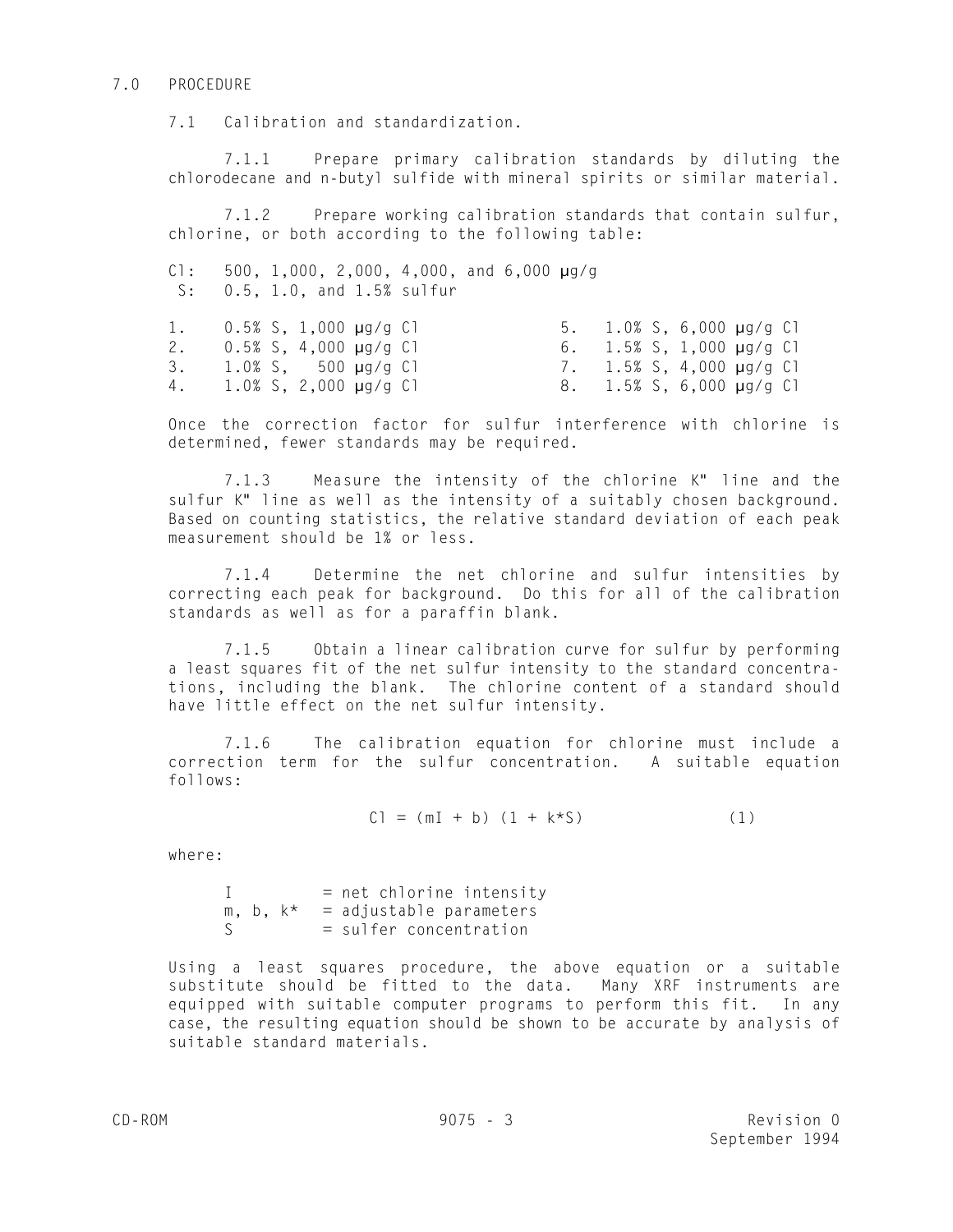7.2 Analysis.

7.2.1 Prepare a calibration curve as described in Sec. 7.1. By periodically measuring a very stable sample containing both sulfur and chlorine, it may be possible to use the calibration equations for more than 1 day. During each day, the suitability of the calibration curve should be checked by analyzing standards.

7.2.2 Determine the net chlorine and sulfur intensities for a sample in the same manner as done for the standards.

7.2.3 Determine the chlorine and sulfur concentrations of the samples from the calibration equations. If the sample concentration for either element is beyond the range of the standards, the sample should be diluted with mineral oil and reanalyzed.

8.0 QUALITY CONTROL

8.1 Refer to Chapter One for specific quality control procedures.

8.2 One sample in ten should be analyzed in triplicate and the relative standard deviation reported. For each triplicate, a separate preparation should be made, starting from the original sample.

8.3 Each sample, or one sample in ten from a group of similar samples, should be spiked with the elements of interest by adding a known amount of chlorine or sulfur to the sample. The spiked amount should be between 50% and 200% of the sample concentration, but the minimum addition should be at least five times the limit of detection. The percent recovery should be reported and should be between 80% and 120%. Any sample suspected of containing >25% water should also be spiked with organic chlorine.

8.4 Quality control standard check samples should be analyzed every day and should agree within 10% of the expected value of the standard.

## 9.0 METHOD PERFORMANCE

9.1 These data are based on 47 data points obtained by seven laboratories who each analyzed four used crankcase oils and three fuel oil blends with crankcase in duplicate. A data point represents one duplicate analysis of a sample. Two data points were determined to be outliers and are not included in these results.

9.2 Precision. The precision of the method as determined by the statistical examination of interlaboratory test results is as follows:

Repeatability - The difference between successive results obtained by the same operator with the same apparatus under constant operating conditions on identical test material would exceed, in the long run, in the normal and correct operation of the test method, the following values only in 1 case in 20 (see Table 1):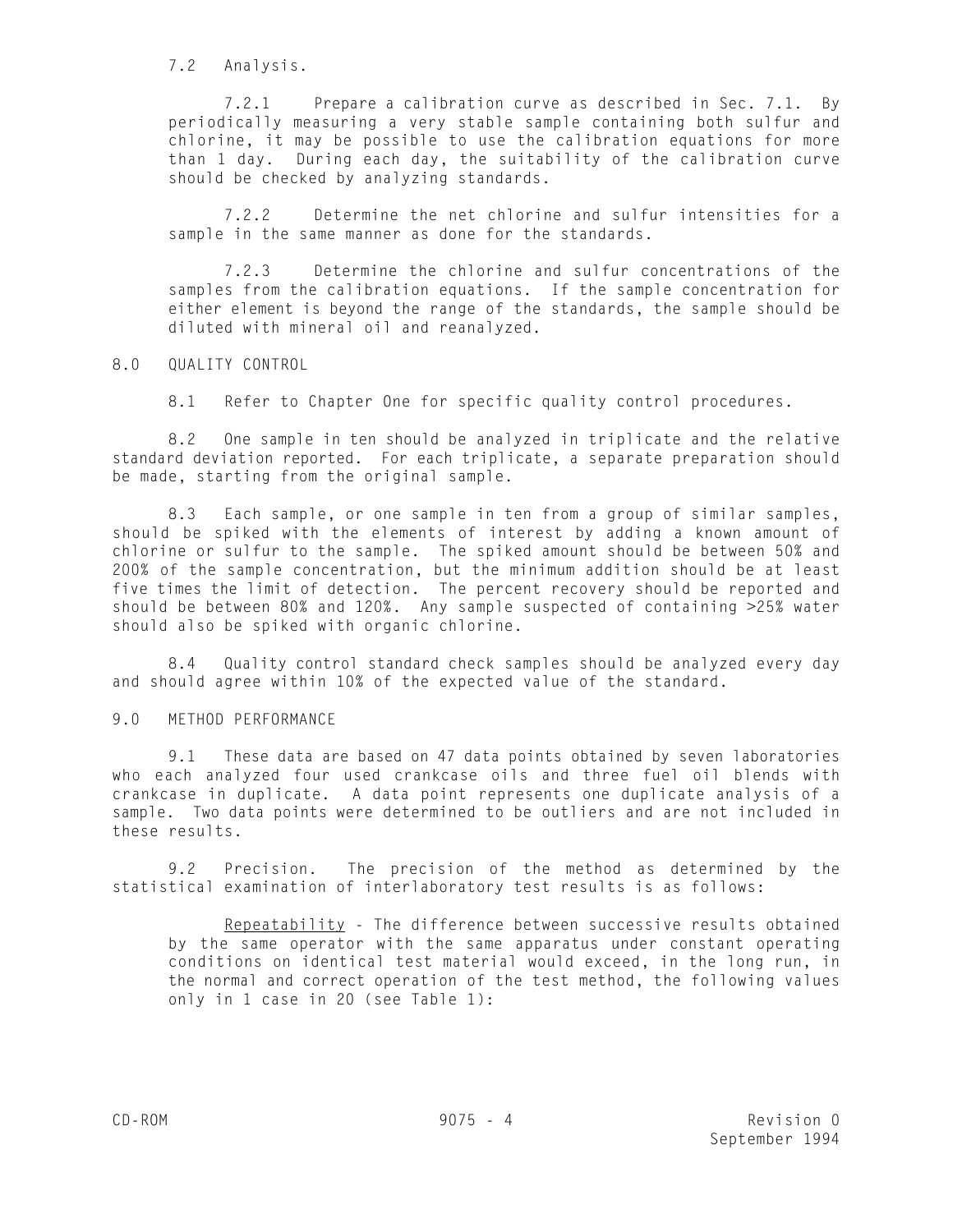\*where x is the average of two results in  $\mu$ g/g.

Reproducibility - The difference between two single and independent results obtained by different operators working in different laboratories on identical test material would exceed, in the long run, the following values only in 1 case in 20:

# *Reproducibility* = 9.83  $\sqrt{x}$ \*

\*where x is the average value of two results in  $\mu$ g/g.

9.3 Bias. The bias of this test method varies with concentration, as shown in Table 2:

Bias = Amount found - Amount expected.

## 10.0 REFERENCE

1. Gaskill, A.; Estes, E.D.; Hardison, D.L.; and Myers, L.E. Validation of Methods for Determining Chlorine in Used Oils and Oil Fuels. Prepared for U.S. Environmental Protection Agency, Office of Solid Waste. EPA Contract No. 68-01-7075, WA 80. July 1988.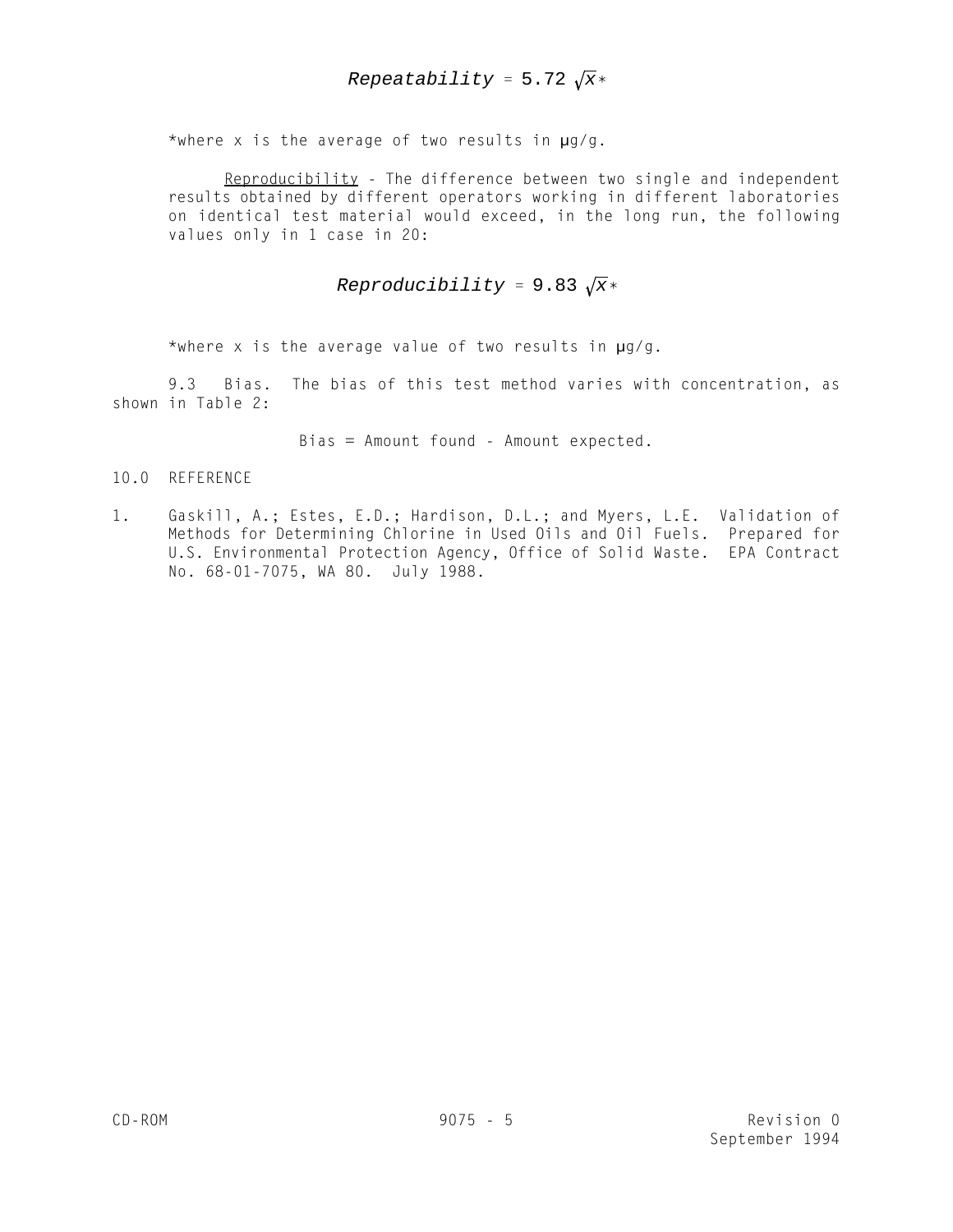|  |                                 |  | TABLE 1. REPEATABILITY AND REPRODUCIBILITY |
|--|---------------------------------|--|--------------------------------------------|
|  | FOR CHLORINE IN USED OILS BY    |  |                                            |
|  | X-RAY FIUORESCENCE SPECTROMETRY |  |                                            |

| Average value,<br>$\mu$ g/g | Repeatability,<br>$\mu$ g/g | Reproducibility,<br>$\mu$ g/g |  |
|-----------------------------|-----------------------------|-------------------------------|--|
| 500                         | 128<br>181                  | 220<br>311                    |  |
| 1,000<br>1,500              | 222                         | 381                           |  |
| 2,000<br>2,500              | 256<br>286                  | 440<br>492                    |  |
| 3,000                       | 313                         | 538                           |  |

## TABLE 2. RECOVERY AND BIAS DATA FOR CHLORINE IN USED OILS BY X-RAY FLUORESCENCE SPECTROMETRY

| Amount<br>expected,<br>$\mu$ g/g | Amount<br>found,<br>$\mu$ g/g | Bias,<br>$\mu$ g/g | Percent<br>bias |  |
|----------------------------------|-------------------------------|--------------------|-----------------|--|
| 320                              | 278                           | $-42$              | $-13$           |  |
| 480                              | 461                           | $-19$              | $-4$            |  |
| 920                              | 879                           | $-41$              | $-4$            |  |
| 1,498                            | 1,414                         | $-84$              | $-6$            |  |
| 1,527                            | 1,299                         | $-228$             | $-15$           |  |
| 3,029                            | 2,806                         | $-223$             | $-7$            |  |
| 3,045                            | 2,811                         | $-234$             | $-8$            |  |

i.

l,